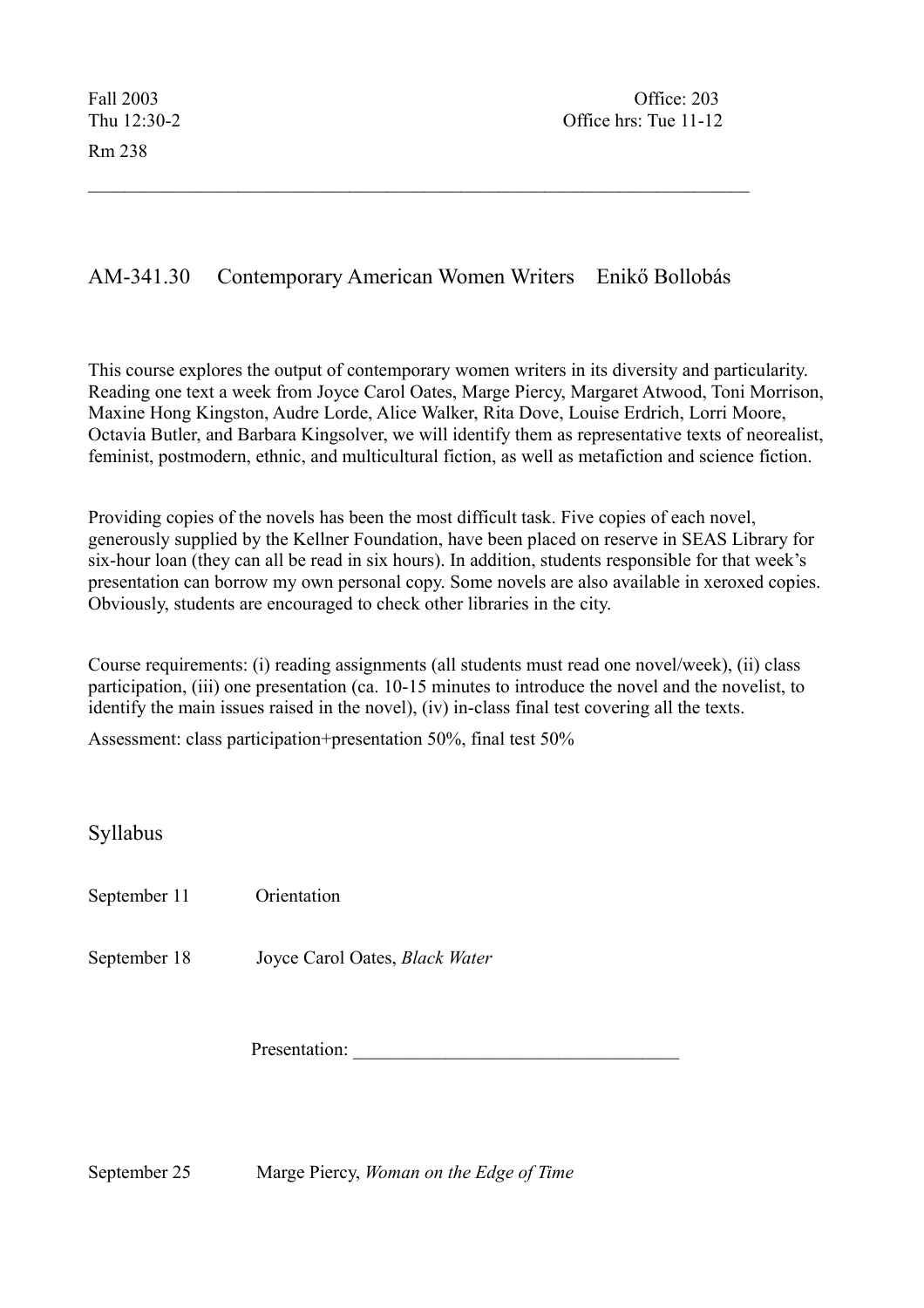| October 2 | Margaret Atwood, Surfacing                               |
|-----------|----------------------------------------------------------|
|           | Presentation:                                            |
|           | The Handmaid's Tale                                      |
|           |                                                          |
| October 9 | Toni Morrison: choose one of the following three novels: |
|           | Tar Baby                                                 |
|           |                                                          |
|           | <b>Beloved</b>                                           |
|           |                                                          |
|           | Sula                                                     |
|           | Presentation:                                            |

October 16 Maxine Hong Kingston, *The Woman Warrior*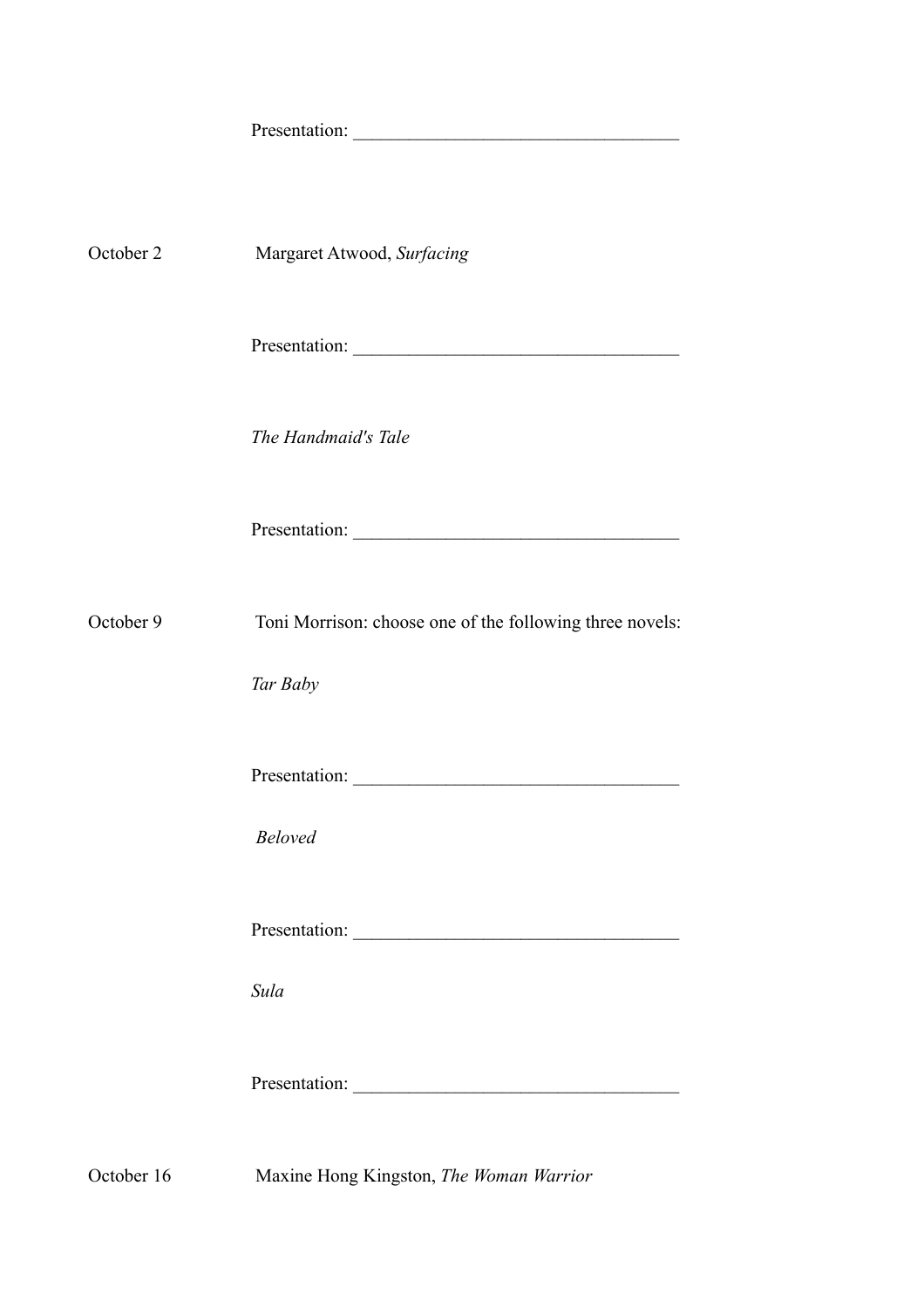| October 30  | Audre Lorde, Zami                       |
|-------------|-----------------------------------------|
|             |                                         |
| November 6  | Alice Walker, The Temple of My Familiar |
|             |                                         |
| November 13 | Rita Dove, Through the Ivory Gate       |
|             |                                         |
|             |                                         |
| November 20 | Louise Erdrich, Love Medicine           |
|             | Presentation:                           |
| November 27 | Leslie Marmon Silko, Ceremony           |
|             |                                         |
|             |                                         |

December 4 Octavia Butler, *Parable of the Sower*